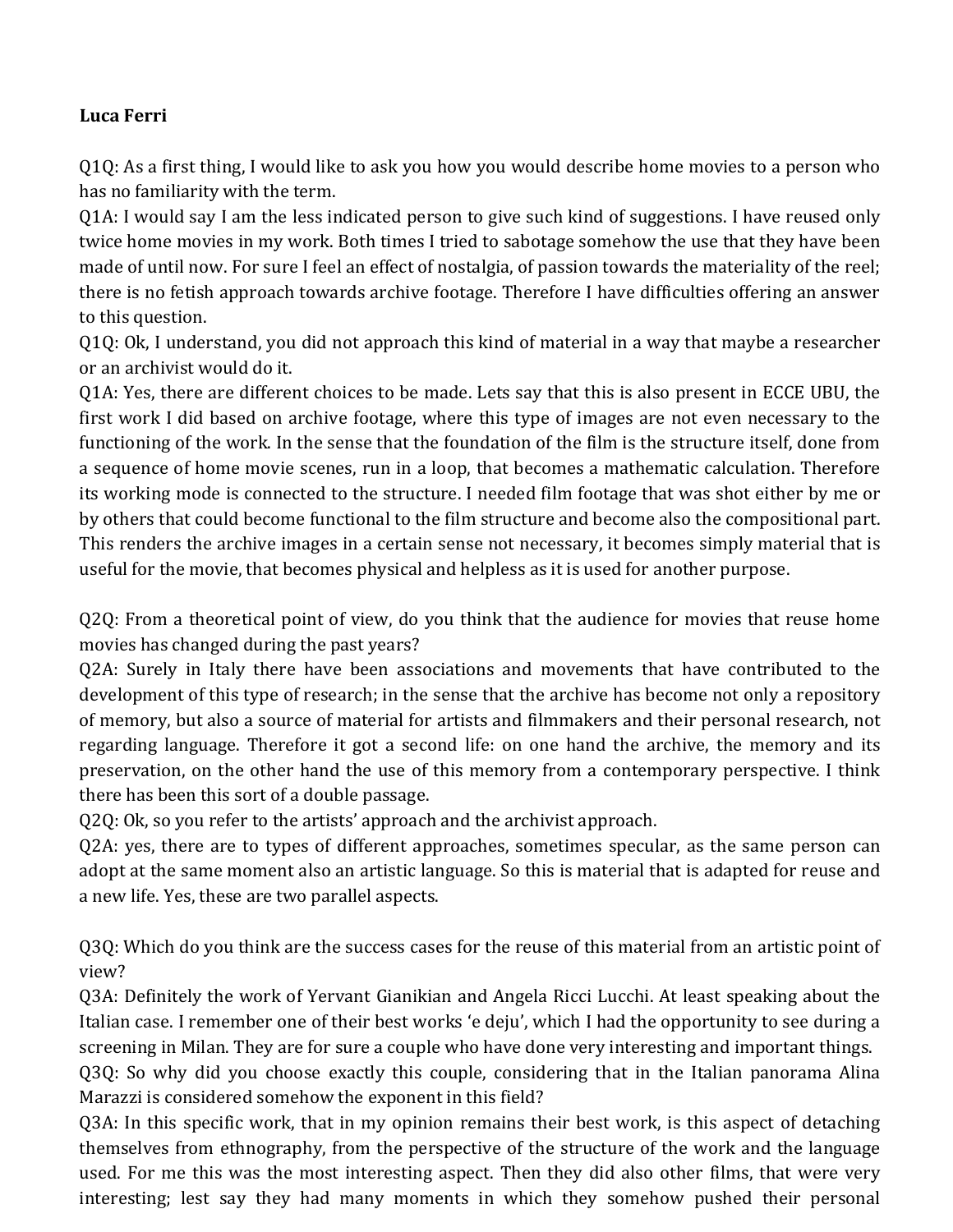research on the edge, in a very decisive way and without doing many compromises. In my opinion, when they did this, it reflected in a positive way inside their work. This is the case when they chose to detached themselves completely from archive footage and the risks, which such kind of material bring along; I refer here to risks connected to artistic processes that have been 'already seen' or that offer already consolidated structures. In my opinion they managed in through their work to do something personal and authentic.

A5Q: Which do you think are the easy aspects and the difficult ones in working with archive material?

Q5A: the major risk that I see is connected to the state of 'falling in love' with this kind of material (both with its content and the materiality of the reel), brought by a nostalgic feeling. This romantic approach seems to me the most risky one, from which I tend to stay away, but it is obviously my personal point of view. I always try take a distance from this aspect because I see it as the aspect that is apparently the most seductive one but at the same time also the most repulsive one. Me personally when I see it in others it keeps me away. So I try to have an approach that is much more analytic and structural and less emotional. Then there are different levels also of emotional approaches. But also when it is well-read and sophisticated, there is still a level of nostalgia for the medium, rather than for a certain cultural heritage, that this type of image carries with it. Fact is that when I do interviews and talk about my recent work, I talk about the use of the analogic medium, which is prevalent. I approach this kind medium with lots of self-critics, many doubts and questions that I ask myself. I always try to understand if what I am doing is polished and represents what I really want to narrate, or it is rather a whim/caprice, an authorial position, that I do not like very much. I therefore try to be very critical with my own work, because I see much danger reflected in this kind of medium. I try to be as much as possible lucid; then again I do not know if I manage to.

Q5Q: or to fall in the opposite direction, that of the so-called aestheticism that this sort of material brings with it. Given that archive footage is for you material just as any other material, why did you choose to approach this kind of material? Why specifically this and not other kind of footage?

Q5A: I think that I reused two times archive footage but I do not believe to reuse it again. I had the desire to immerge my hand into this kind of material, but I wanted to do it while having behind me a really strong structure, that in a movie such as Ecce Ubu becomes a mathematic calculation, something that is very rigid. For 'Dog dear' ('Cane caro') instead it is a completely different kind of work, where the literary part determines the development of the narrative. In this case the structure is a linguistic formula, in the other case a mathematic formula. I needed to use this footage as a sort of crutches or something similar.

Q5Q: It is obviously difficult to handle and approach. Nevertheless, do you consider the intimacy and the fact that these images were shot by people in the past as being part of this trap in reusing home movies?

Q5A: Exactly, it is similar to reading a book by Kafka. You know exactly who the author is, and that he didn't want that his writings were published. Then we need to be thankful that someone disobeyed and published them, but either way a bitter after-taste remains, that sensation of being on the edge between the legal and illegal. Above all when we talk about people who are not alive anymore and they cannot express their will, while having recorded these images only for a private scope. Then suddenly after 50 years someone decides to digitalise this material and make it public. It is always ...I don't know Kafka came to my mind when thinking about this situation, but there are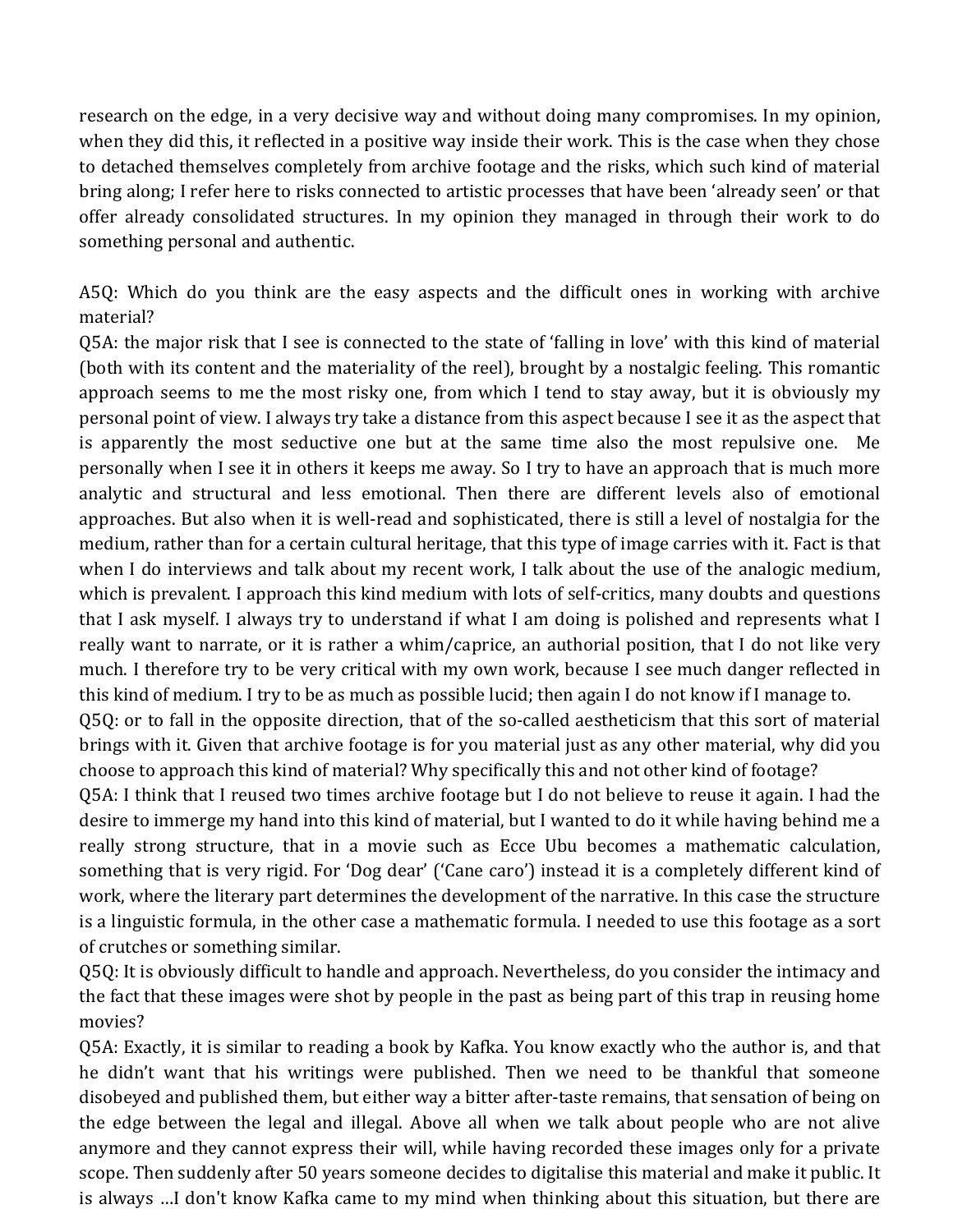obviously more cases like this, in the field of music or other forms of art. Yes you are fortunate to hold in your hands, to be looking at, reading, listening or whatever is that you are able to do with this material, but the legality of your act emerges as a question mark. Sometimes there is also a sense of unpleasantness.

Q5Q: So the situation would change for you in the case that you would know the author very well and had his approval or is it something that goes beyond?

Q5A: If a filmmaker decides to leave his reels to a public archive I find it quite a natural gesture. But when a thing is born with a specific reason and in time someone else appropriates this material to make another use of it, I do not know what to say. I do not want to make it a moralistic, a problematic issue but not all the existing material can be divulgated to the broad public. This is valid also for me, I have written and done things that I would not want to see for them to become public. if someone would do it I would be very disturbed about it, so at this point it is better destroying this material. 

Q5Q: just like a diary where you have your most inner thoughts that become exposed in public space Q5A: Well yes.

Q5Q: As I work with various home movie reels, I am also curious about this fact of sharing. Searching a lot on Youtube I found much material belonging to Sicilian migrants that was shared online. I am doing now small interviews to see their personal approach, to understand their desire to make public such material.

Q5A: Yes, it is for sure a delicate issue. I think this is one of the aspects on which to put the accent.

Q6Q: In the process of selecting the images from the archive, was there any mathematic calculation behind it, or how did you select the scenes?

Q6A: As I said before, the fact that the organisation and the structure was so strong, rendered the images secondary. They were chosen mainly for their aesthetic value, for their beauty as a means to itself, for what they were able to tell. Then in some cases there are some small traps too inside the film; traps because they are difficult to individuate, because they are complete sequences, where the last scene of the sequence of scenes is identical to the first one. The scene of the lady in front of the banana tree is made of two fragments of the same reel. It served me as a ploy to render the reading of the film even more complicated, because otherwise you can understand that it is a constantly repeating sequence. This effect instead enables me to build small traps, illusions that have been built inside the film. There are many images connected in such a way that they create visual short circuits. Q6Q: So you approached the images directly, as a necessary instrument. You declare at some point that in Ecce Ubu you make use of 'non-filmed scenes', that have been recorded through forgetting the camera on. In a certain way you somehow deny this basic characteristic of the home movie. What makes these non-filmed scenes different from more typical kind of home movie scenes and how did you approach them?

Q6A: Well I approached them in a very surgeon-like manner and logical manner. It was a sort of cataloguing process. We identified the images that interested us and then we catalogued them according to themes such as trips or Sunday events. One curious aspect about this was the fact that we chose almost exclusively scenes shot on events taking place Sundays. The issue is that most of the selected footage is part of Sunday events of festive events. It is as if a certain part of the week was cancelled, and didn't exist anymore, because it is the day dedicated to the trip on the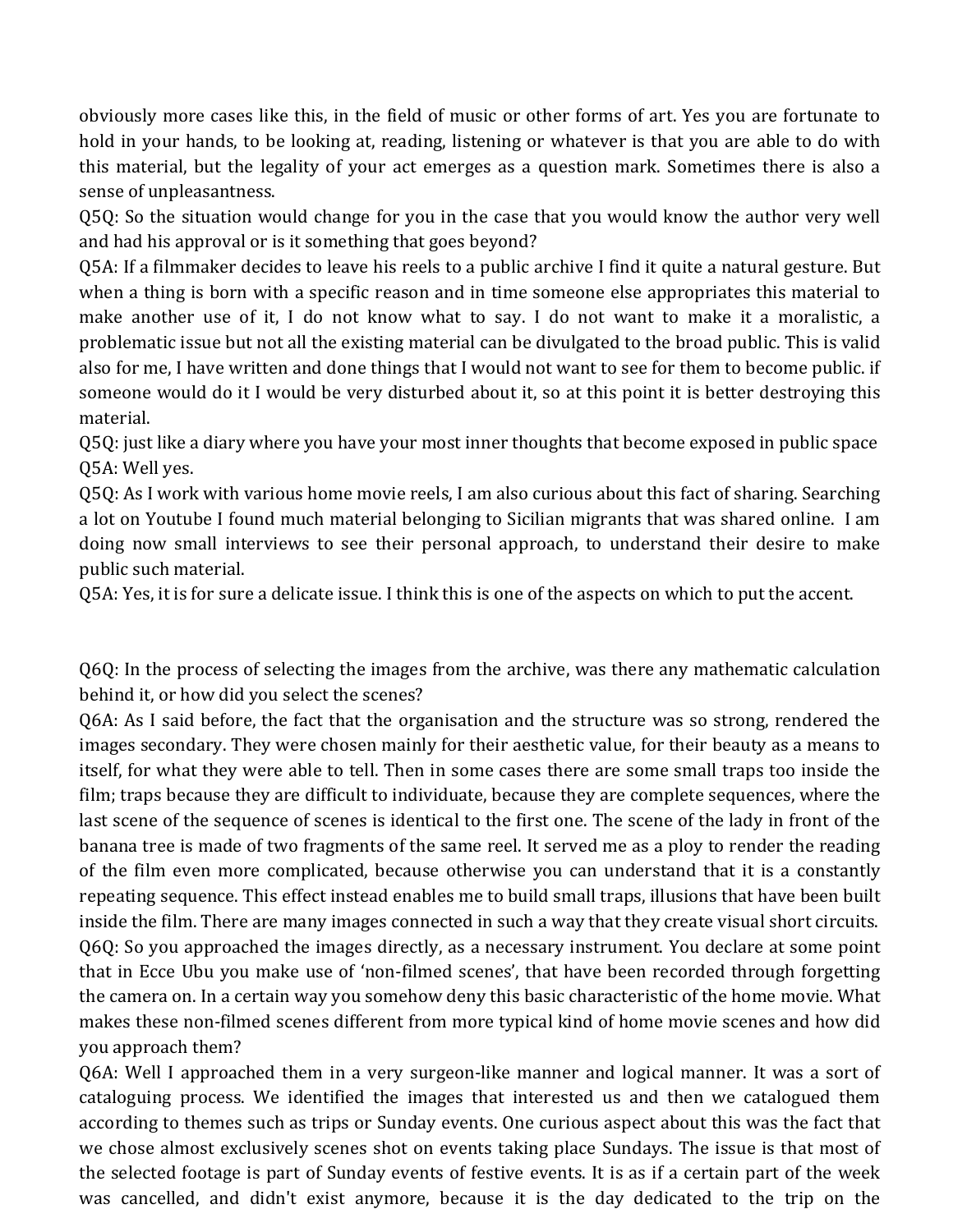countryside, or the trip in the Bergamo Mountain; all in all it is a festive occasion or Sunday event. I assume that these are main characteristics of the amateur footage. But again the choice is peculiar because of this festive aspect. This is one of the first things that we understood, that all these images were part of the same category, the festivity, which was again divided into various other situations: from car races to motorbike races.

Q7Q: In contrast to this surgery-like approach, did it happen to you to become attached to certain images?

Q7A: Lets say that there are images, which struck me. For example in the choice of the images for Ecce Ubu the images come from an archive called Cinescatti, located in Bergamo, which in time has collected, preserved and digitalised this important part of footage belonging to the Bergamo area. The quantity of material I had access to was really huge, incredible. I tried not to choose only the images that have struck me most, in the sense that there were very beautiful and evocative images that I decided not to include. I had the need to construct what I was saying first, tricks and traps inside the structure of the film. Many images have been selected for assonance rather than for an aesthetic or dependency reason. There were very beautiful images but representing also a sort of 'unicum', places and situations that would have not rendered the whole work as compact as it is.

Q8Q: I would like to know what you think about the following statement: ' family films are doodles of the soul, invisible writing, that contain such magmatic, germinal and radical material, that they contribute to the renewal of the moving image'.

Q8A: I think that in these images there is this thing and it cannot be denied and needs to be shared. The only thing is that who approaches this sort of material needs to be careful, as the situation is very delicate; in the sense that I do not know, I have done these two works of which I am very pleased, but it is a really delicate situation when approaching pre-existing images. I see also big traps where you can fall and hurt yourself. One needs to be very careful about it. But it clear on the other hand that these are images that carry inside of them beautiful and magnificent things, with which I would have different issues in handling in the case of a reuse. I do not know, now I am trying to keep some distance from this world.

Q9Q: Talking about 'Dog dear' could you details the creative process behind? How was the film born? Q9A: As I said 'Dear dog' is born from a text, just like in Ecce Ubu the mathematic calculation is the foundation. For 'Dear dog' there is no type of post-editing work, in the sense that I live in a small mountain village, where I have a very bad internet connection. I found this footage on Archive.org that are beautiful and depict these surgeries possibly done in Russia during the 1900. I decided to re-record this material with my own connection so I started pulling together all structures for downloading, asking neighbours for lending me their computers to render the connection more problematic, and I began to see how beautiful these images were being disrupted by the bad internet connection. Therefore this archive material hasn't been touched at all, but rather recorded again from the screen, with all the problematic aspects of the Internet connection. It is therefore a further reflection on the medium, on the digital nowadays and on the slowness of the image that was pulled back, whose pixels were moving freely on the screen. It represents a little the key of the film, as it decides to show itself to the world.